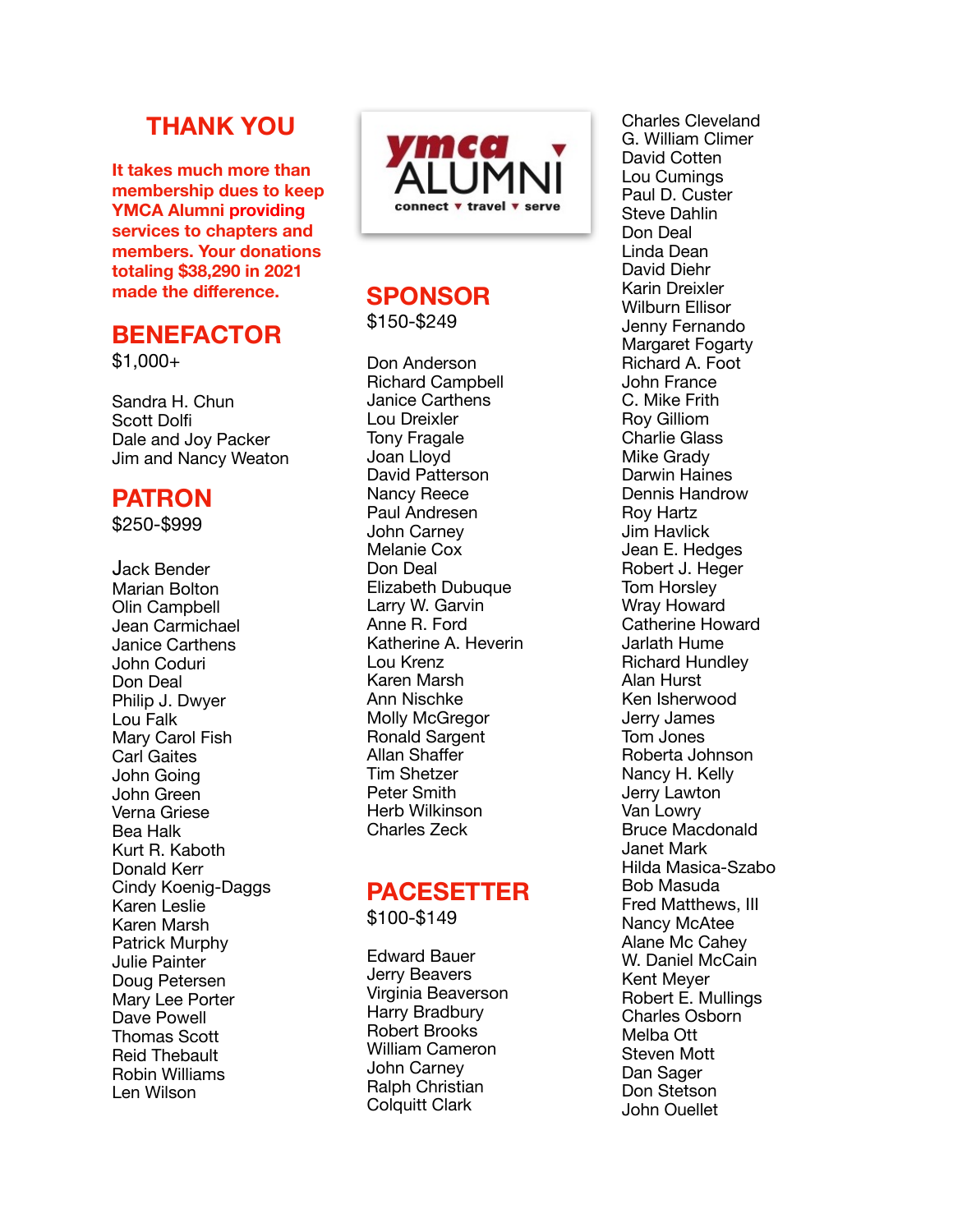Julia Painter Haan Phelps Kim Phillips Jerry Prado Shaw Kenton Rea Mary Reid Richard Robinson David Rogers Timothy Rollings Steve Rowe James Rowland Jay Schae ffer Gary R. Schuyler Peter Smith Ginny Sprague Jon Springer Pat Stewart Ellen Straney David Thornton Frederick Toot Richard Wallis Scott Washburn Len Wilson Phil Wortman Charles Zech Debra Zvanut

### **CONTRIBUTOR**

\$50-\$99

Cathleen Adams Judy Butz Margaret Coston Robert Ho ffman Joan Lloyd Thom Parker Jon Springer Charles H. Ainsworth Paul Andresen Keith Askam Paul A. Atkinson John Barclay Richard Barker Beth Barlett Nancy Battersby J. Richard Bennett David Berry Florence T. Budz Anne-Marie Buhrmester Lee Bunting Richard Campbell Kathleen Carstens

William Clagg Dianne Clark Kevin Clark Zelda Collins Fred Cooper Margaret Coston Sharon Crowell Bruce Daube Robert D'Avria Elizabeth Dubuque Cindy Ferguson Barbara A. Fisher Sandra Fizer Donald Franklin Patricia Frazier Millard Freeman Ariani Friedl Carl Gaites Lois Goyer John Greenauer Jill Hallin Helena Hanna Piper Haynes James Heiman Jimmy Holshouser Catherine Howard Garv Huff ff Bruce Hutchins Rosalind Jones Terry Jones Richard Jones Tom Jones Kurt R. Kaboth John King James Knight Glenn Kuhn Kenneth Landro Cli ff Lawrence James Lipscomb Dave Livingston Donald Macher Janet Mark Ronald Markillie Robert Martin Lynne McClain Molly McGregor Glenn Mease David Mercer Kent Meyer Natacha Millan John Mistkawi Eric W. Nelson Phyllis Murphy Michael O'Connor

Mark Olson Laurie O'Shaughnessy Sarah Otis Evan Page Thom Parker John P fiester Bob Phipps Chuck Pletke Randy Rabenstein Peter Rich Shirley Ritter Martha Rodriguez Martha Rolf Steve Rowe Anthony Sagare Priscilla Salvatore Thomas Scott Beverly See Glenna Sheets Bob Shelton Jerry Shepherd Michael Sherman Virgil Sneed Don Stetson Pat Stewart Stephen Taylor Albert Thornton Sheila Tiemans Michael Todd Wayne Uhrig Larry Valentine Henry Van Zanten Carl Ward Phil Wortman Judy Wurtzbacher Don Zerwer

#### **DONOR**

Up to \$49

Peter Addicott Thomas Aguilar-Downing Jesse Alexander Donna Algie Keith Askam Sandy Atkins Clark Baker David Barbour Beth Barlett J. Richard Bennett Cindy Blomquist Nancy Bonell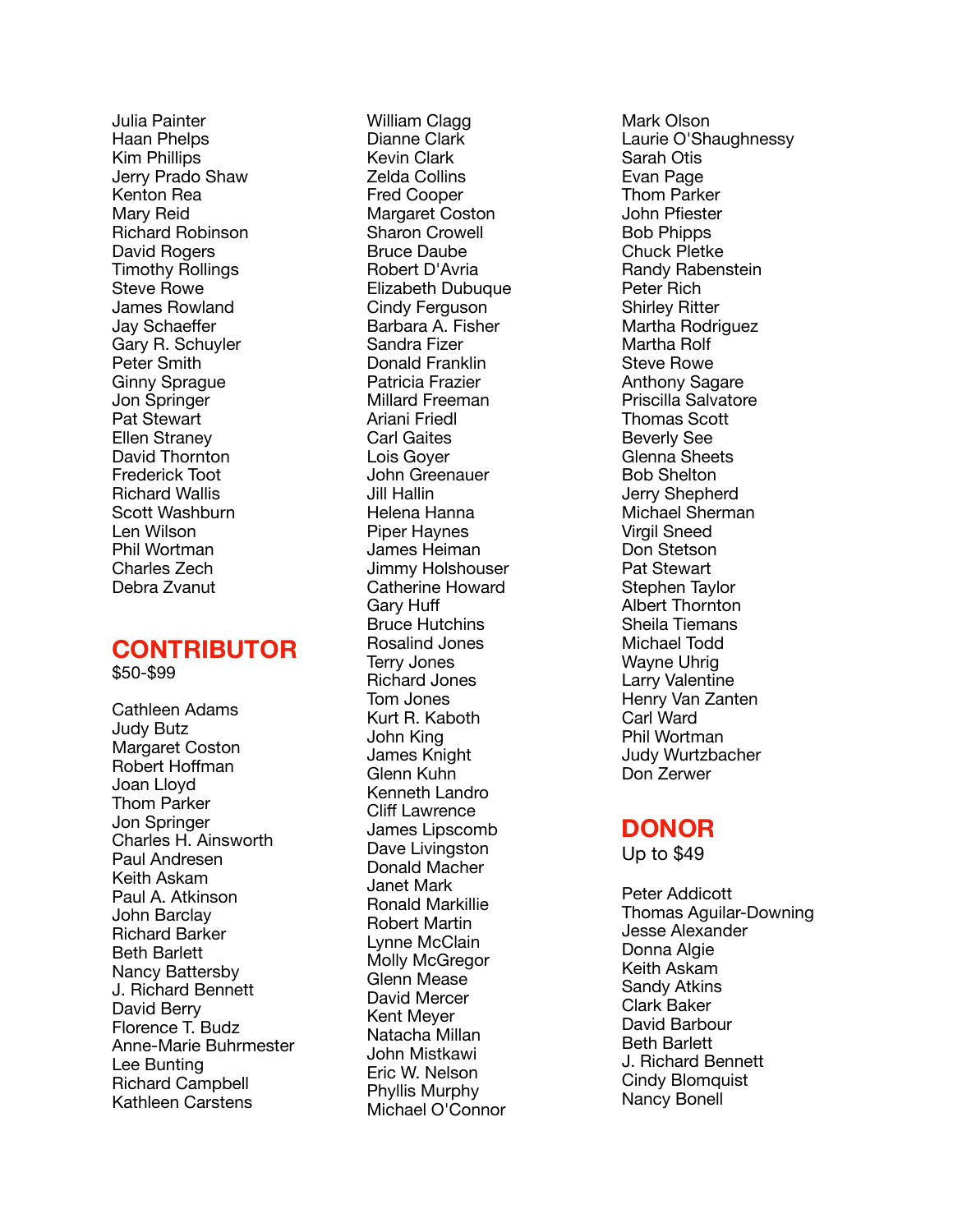Victor Botello David Brittenham John Brooks Robert Bruett Bobbie Burton Kathy Catanho Thomas Chandler James Chapel William Ching Kevin Clark Charles Cleveland Eleanore Collier Carol Cooper B. Darrell Corder David Coulter Louis Coxe Lou Cumings Kathe Czerwonka Robert D'Avria Gilbert Davis Ray E. Day Anthony Delisio David Diehr Concetta Doyle Ralph Drake Barbara Emery Mario Farina Cindy Ferguson Anne R. Ford Gary Forster Bob Fortune Wendy Fox Donald Franklin Patricia Frazier Ariani Friedl C. Mike Frith Cathy Fromm Richard Fullmer Julia Gallaher Don Gardner Carrie Gaskamp Bob Gilbertson Roy Gilliom Davie Gillus John Going Jacqueline Gordon Lee Gra ff Dennis Gray Kurt Haas Mary Haines Jill Hallin Norma Hansen Chuck Harris Piper Haynes

Pam Hegarty Lorrie Hermanson Katherine A. Heverin Patricia Hight Richard Hill Barbara Hinowicz Jim Holstine Bill Hooson Tom Horsley Wray Howard Reeder Huddleston Garv Huff ff Suzahn Hu ffman-Donaldson Joan Jacoby Thomas Jingo Prescott Johnson L. Charles Johnson Rob Johnston Terry Jones Richard Jones John Jorgensen Nancy H. Kelly John King John Kinsinger Doug Kohl Je ffrey Krause James Leigh William Leininger James Lipscomb Chris Logan Robert Lomauro Van Lowry Theresa Lubke Samuel Luna Suzanne Mabie Donald Macher John Mack Alice Mairs Joyce Malmgren Je ff Mann Alice Elaine Markuson Karen Marsh Alane Mc Cahey Val McClure Je ff McMoyler Doug McNeel Harold Mezile John Mistkawi Bobby Mize Peter Morris Cli fford Moss Lee Muckey Robert E. Mullings Dorothy Murphy

Genie Mysorski Lowell Nees Eric W. Nelson William Newton Laurie O'Shaughnessy Vincent V. Olinski Mary Beth Ormiston Stephen Oswald Frederick Pahl Patrick Palmer Gina Paul Linda Pourchot Pamela Power Louis A. Primmer Dorothy Reap Kathie Reese Robert Reinke Angela Rester Sandra Roberts Martha Rodriguez Timothy Rollings James Rowland Judy Rudolph Priscilla Salvatore Craig Schaefer Jeanne Schmelzer Jenice Schroetke Larry Scramlin Bud Sheble Michael Sherman Pete Smargon John Snowden Ethyle Soczek Alan Spillers Ginny Sprague Barry Stephens Eileen Stirling Elizabeth Stout David Stowe Stan Styers Jerome Ten Haken Stephan Totten Barbara Usmial Jon Vance John E. Wagner Bruce Wands Scott Washburn Charlotte Waters Gary Wayman Terri Wellman Norman Westby William F. Wetzel Kenneth White Herb Wilkinson